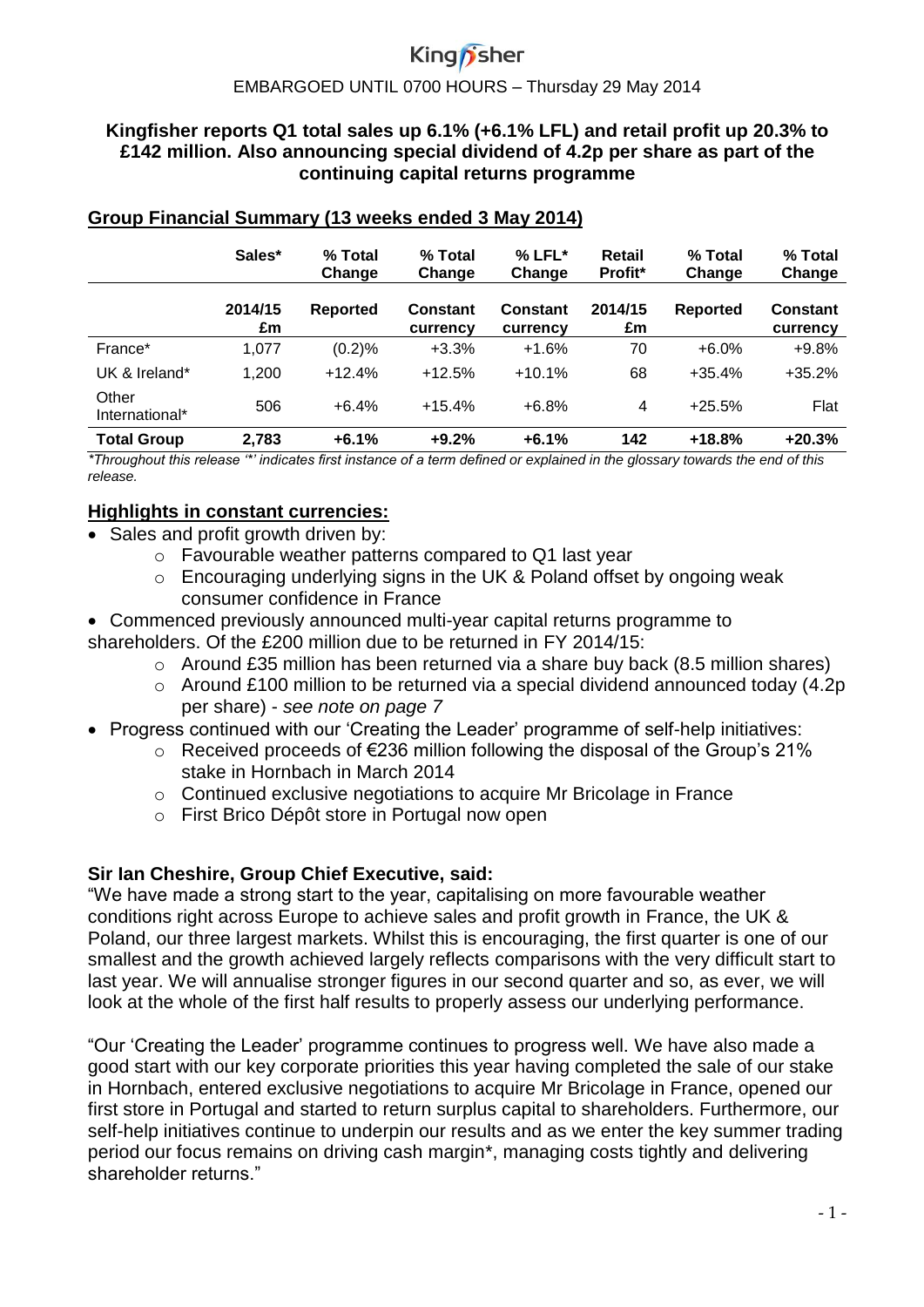# King*n* sher

#### EMBARGOED UNTIL 0700 HOURS – Thursday 29 May 2014

#### **Q1 TRADING REVIEW BY MAJOR GEOGRAPHY**

#### **FRANCE**

| Sales £m | 2014/15 | 2013/14 | % Total<br>Change<br><b>Reported</b> | % Total<br>Change<br><b>Constant</b><br>currency | % LFL<br>Change |
|----------|---------|---------|--------------------------------------|--------------------------------------------------|-----------------|
| France   | 1.077   | 1,079   | (0.2)%                               | $+3.3%$                                          | $+1.6%$         |

| <b>Retail profit £m</b> | 2014/15 | 2013/14 | % Change<br><b>Reported</b> | % Change<br><b>Constant</b><br>currency |
|-------------------------|---------|---------|-----------------------------|-----------------------------------------|
| France                  |         | 66      | $+6.0%$                     | $+9.8%$                                 |

*All trading commentary below is in constant currencies*

#### **Kingfisher France**

Kingfisher France sales grew by 3.3% to £1,077 million (+1.6% LFL; -4.1% 2 year LFL) driven by better weather patterns compared to Q1 last year, whilst underlying markets remained soft. Across the two businesses, 2% net new space was added compared to Q1 last year. Two stores were revamped and two Castorama stores were closed ahead of conversion to Brico Dépôt by the summer.

Gross margins were up 60 basis points benefiting from ongoing self-help initiatives and less promotional activity compared to Q1 last year. Cash gross profit\* was ahead of last year. Retail profit grew by 9.8% to £70 million driven by the sales growth and higher gross margins offset by higher levels of variable pay.

**Castorama** total sales grew by 2.8% to £593 million (+2.0% LFL; -2.2% 2 year LFL) benefitting from better weather and its innovative 'Do-it-Smart' approach aimed at making home improvement projects easier for customers. Sales of outdoor products were up around 17% whereas sales of indoor products were broadly flat.

According to provisional Banque de France\* data, sales for the home improvement market were up around 3%, down around 4% on a two year basis.

**Brico Dépôt**, which more specifically targets trade professionals and heavy DIYers, grew total sales by 4.0% to £484 million (+1.2% LFL; -6.3% 2 year LFL) driven by new store openings. In an ongoing soft trade market Brico Dépôt benefited from self-help initiatives which continued to progress well. These included new ranges introduced last year (e.g. kitchens and outdoor tiling and joinery ranges) and 'arrivages' (rolling programmes of oneoff special buys) reinforcing Brico Dépôt's value credentials.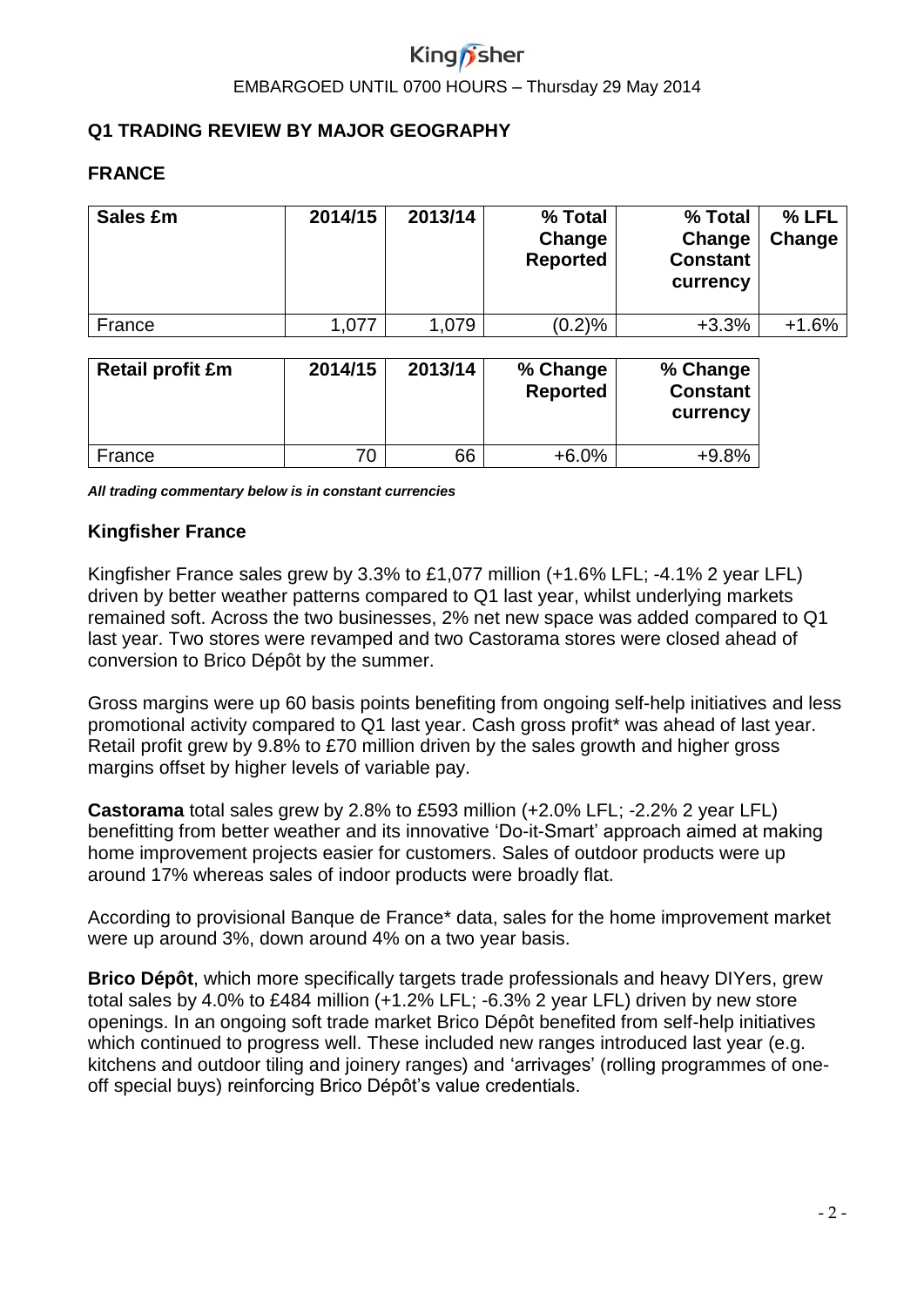# EMBARGOED UNTIL 0700 HOURS – Thursday 29 May 2014

#### **UK & IRELAND**

| Sales £m                | 2014/15 | 2013/14 | % Total<br>Change<br><b>Reported</b> | % Total<br>Change<br><b>Constant</b><br>currency | % LFL<br>Change |
|-------------------------|---------|---------|--------------------------------------|--------------------------------------------------|-----------------|
| UK & Ireland            | 1,200   | 1,068   | $+12.4%$                             | $+12.5%$                                         | $+10.1%$        |
| <b>Retail profit £m</b> | 2014/15 | 2013/14 | % Change<br><b>Reported</b>          | % Change<br><b>Constant</b><br>currency          |                 |

 $UK & Ireland$  68 50 +35.4% +35.2%

*All trading commentary below is in constant currencies*

#### **Kingfisher UK & Ireland**

Total sales increased by 12.5% to £1,200 million (+10.1% LFL; +4.9% 2 year LFL) driven by a later Easter, much better weather compared to Q1 last year and some encouraging signs in both the underlying retail and smaller tradesman market.

Kingfisher UK & Ireland reported retail profit up 35.2% to £68 million. Gross margins were down around 200 basis points reflecting higher sales of lower margin outdoor seasonal and building products, the recognition of more promotionally-led showroom sales (kitchens, bathrooms and bedrooms) from Q4 last year and increased home delivery costs. Total UK & Ireland cash gross profit grew by 7% over the quarter. Tight cost control continued, despite higher levels of variable pay, together with some favourable cost phasing which will reverse later in the year.

**B&Q UK & Ireland's** total sales grew by 10.5% to £1,008 million (+9.7% LFL; +3.5% 2 year LFL). Sales of outdoor seasonal and building products, which can represent up to 30% of total Q1 sales, were up around 30% benefiting from the better weather and later Easter. Sales of indoor products were up around 3%. Tradepoint\* continues to progress with sales up around 3% compared to last year.

**Screwfix** grew total sales by 24.2% (+12.0% LFL) to £192 million, benefiting from a strong promotional programme, the continued roll out of new outlets and the continued success of the mobile 'click, pay & collect' offer. Nine net new outlets were opened during Q1, taking the total to 344.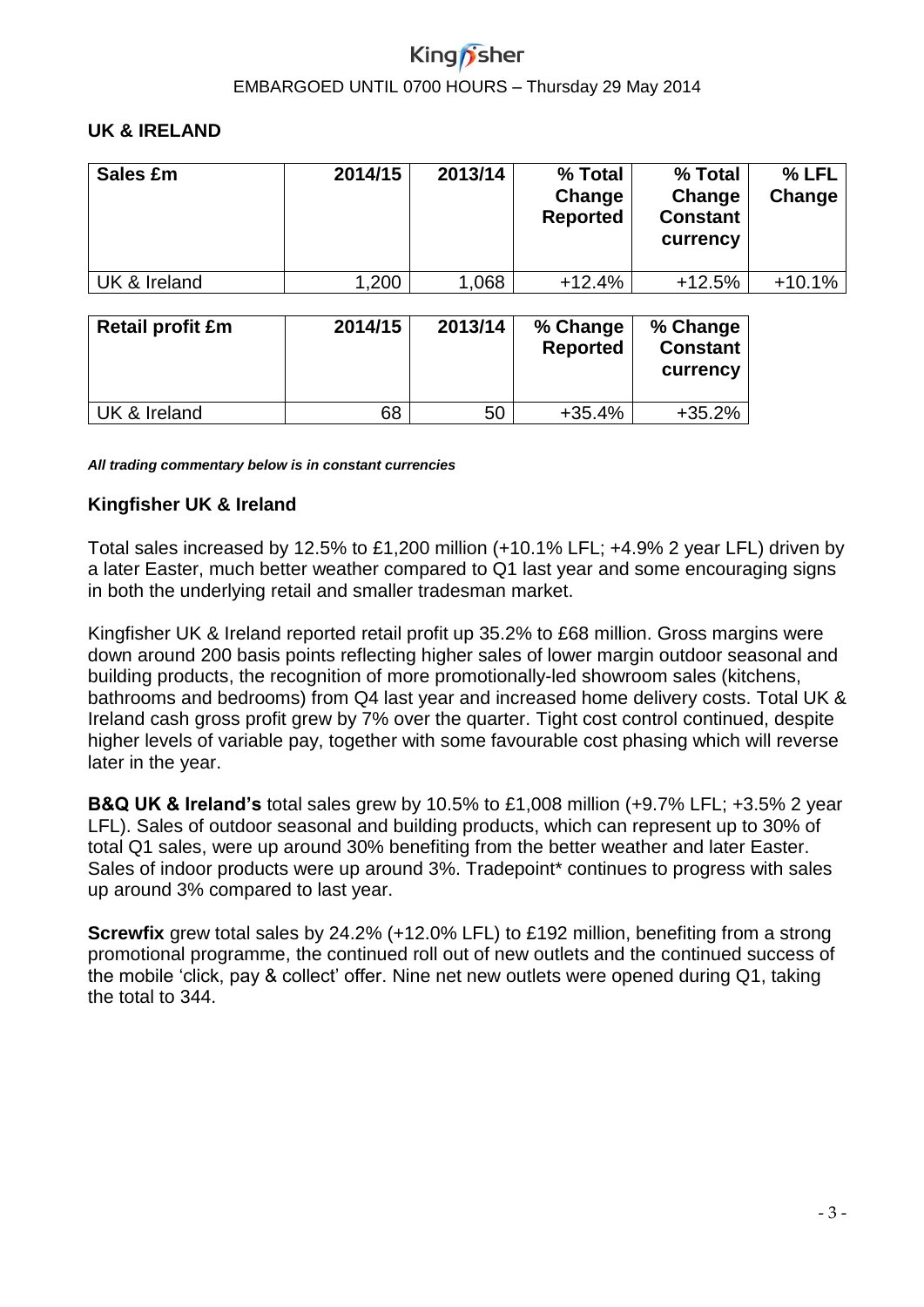#### EMBARGOED UNTIL 0700 HOURS – Thursday 29 May 2014

#### **OTHER INTERNATIONAL**

| Sales £m                | 2014/15 | 2013/14 | % Total<br>Change<br><b>Reported</b> | % Total<br>Change<br><b>Constant</b><br>currency | % LFL<br>Change |
|-------------------------|---------|---------|--------------------------------------|--------------------------------------------------|-----------------|
| Other International     | 506     | 476     | $+6.4%$                              | $+15.4%$                                         | $+6.8%$         |
| <b>Retail profit £m</b> | 2014/15 | 2013/14 | % Change<br><b>Reported</b>          | % Change<br><b>Constant</b><br><b>Currency</b>   |                 |

*All trading commentary below is in constant currencies*

**Other International** total sales increased by 15.4% to £506 million (+6.8% LFL) driven by LFL growth in Poland and Russia. Retail profit for the division was £4 million, flat year on year.

Other International  $\begin{vmatrix} 4 & 3 & +25.5\% \end{vmatrix}$  Flat

Four net new stores opened in Q1, three in Spain and one in Turkey. Including the acquisition of 15 additional stores in Romania in Q2 2013/14, 18% net new space was added compared to last year.

Sales in **Poland** were up 12.9% to £260 million (+11.9% LFL; +7.2% 2 year LFL) benefiting from more favourable weather and new ranges (e.g. tiling and power tools). Gross margins were up 70 basis points benefiting from ongoing self-help initiatives and weak comparatives (down 170 basis points in Q1 last year). Retail profit grew by 38.0% to £19 million driven by the sales growth and higher gross margins offset by higher levels of variable pay and range review costs.

In **Russia,** sales grew by 14.5% to £82 million (+11.0% LFL) benefiting from a strong market. Retail loss was £3 million (2013/14: £4 million reported loss). In **Turkey**, Kingfisher's 50% JV, Koçtaş, delivered a breakeven result, flat year on year, with sales up 12.1% (+2.4% LFL). Sales in **Spain** grew by 22.4% to £80 million (-3.7% LFL) reflecting new store openings offset by a difficult market. A breakeven result was delivered, flat year on year.

Bricostore **Romania**, acquired in Q2 2013/14, contributed sales of £16 million and retail loss of £4 million including the costs relating to the conversion of the first two stores to the Brico Dépôt format, which both opened in March this year. Development costs\* relating to the previously announced entry into **Germany** with Screwfix and into **Portugal** with Brico Dépôt amounted to around £1 million.

**B&Q China** sales were down 5.0% to £68 million (-4.4% LFL) impacted by a slowing Chinese property market\*. Retail losses of £7 million, in what is traditionally the weakest trading quarter of the year (impacted by Chinese New Year), were broadly flat year on year, including costs developing the new format trial of around £1 million.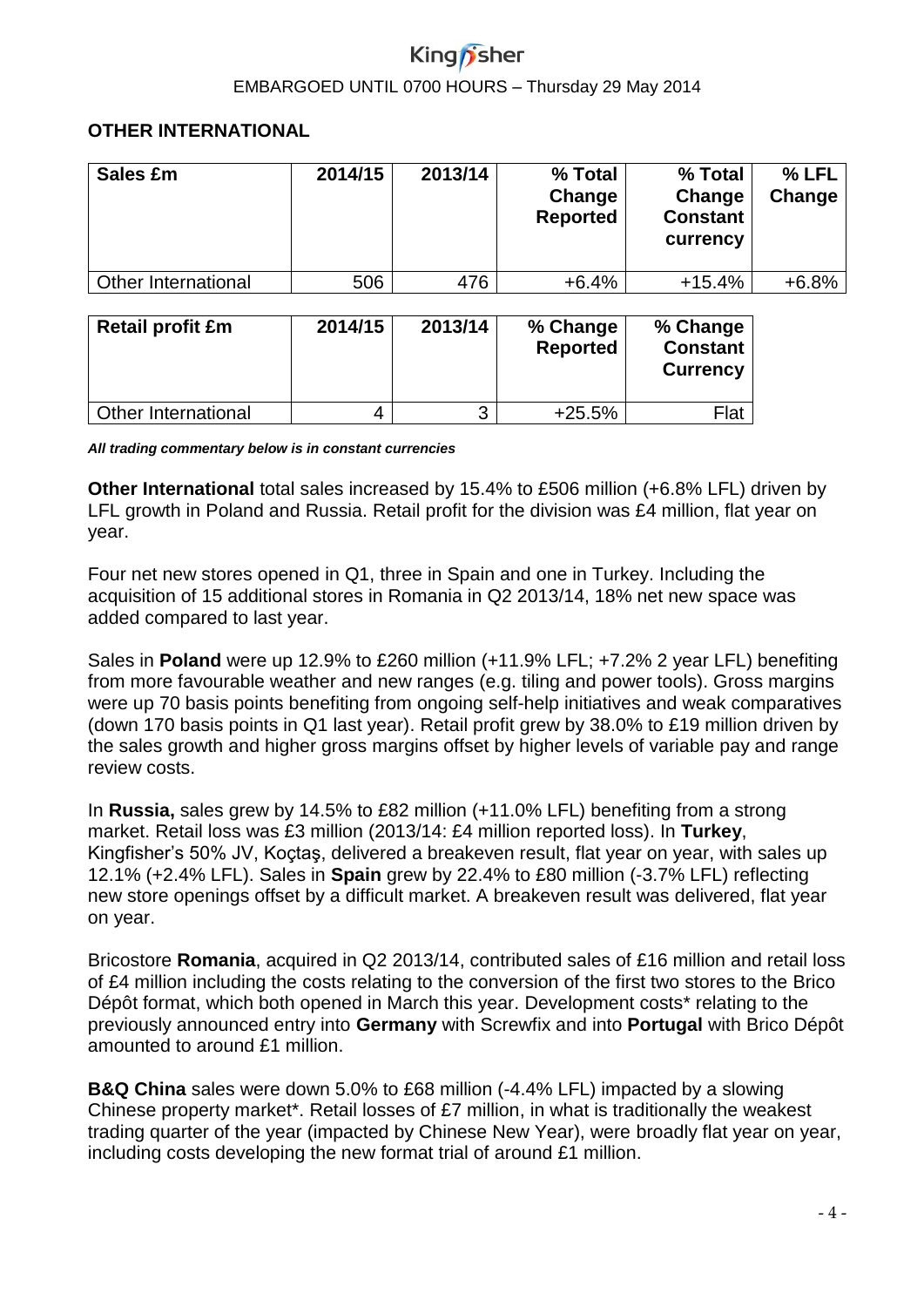# King*f* sher

EMBARGOED UNTIL 0700 HOURS – Thursday 29 May 2014

### **SUMMARY Q1 2014/15 DATA BY GEOGRAPHY**

| As at 3 May 2014                | <b>Store</b><br>numbers | <b>Selling space</b><br>$(000s \; m^2)$ | <b>Employees</b><br>(FTE) |
|---------------------------------|-------------------------|-----------------------------------------|---------------------------|
| Castorama                       | 103                     | 1,114                                   | 12,170                    |
| <b>Brico Dépôt</b>              | 109                     | 608                                     | 6,909                     |
| <b>France</b>                   | 212                     | 1,722                                   | 19,079                    |
| <b>B&amp;Q UK &amp; Ireland</b> | 359                     | 2,568                                   | 21,030                    |
| Screwfix                        | 344                     | 23                                      | 4,482                     |
| <b>UK &amp; Ireland</b>         | 703                     | 2,591                                   | 25,512                    |
| Poland                          | 72                      | 530                                     | 10,380                    |
| China                           | 39                      | 319                                     | 3,778                     |
| Russia                          | 20                      | 185                                     | 2,630                     |
| Romania                         | 15                      | 156                                     | 970                       |
| Spain                           | 27                      | 162                                     | 1,488                     |
| Turkey JV                       | 46                      | 223                                     | 3,454                     |
| <b>Other International</b>      | 219                     | 1,575                                   | 22,700                    |
| <b>Total Group</b>              | 1,134                   | 5,888                                   | 67,291                    |

| 13 weeks ended 3<br>May 2014    | <b>Sales</b>  | % Total<br>Change | % Total<br>Change    | % LFL<br>Change             |
|---------------------------------|---------------|-------------------|----------------------|-----------------------------|
|                                 | £m<br>2014/15 | Reported          | Constant<br>currency | <b>Constant</b><br>currency |
| Castorama                       | 593           | (0.7)%            | 2.8%                 | 2.0%                        |
| <b>Brico Dépôt</b>              | 484           | 0.4%              | 4.0%                 | 1.2%                        |
| <b>France</b>                   | 1,077         | (0.2)%            | 3.3%                 | 1.6%                        |
| <b>B&amp;Q UK &amp; Ireland</b> | 1,008         | 10.4%             | 10.5%                | 9.7%                        |
| <b>Screwfix</b>                 | 192           | 24.2%             | 24.2%                | 12.0%                       |
| <b>UK &amp; Ireland</b>         | 1,200         | 12.4%             | 12.5%                | 10.1%                       |
| Poland                          | 260           | 8.1%              | 12.9%                | 11.9%                       |
| China                           | 68            | $(12.0)\%$        | (5.0)%               | (4.4)%                      |
| Russia                          | 82            | (9.1)%            | 14.5%                | 11.0%                       |
| Romania                         | 16            | $n/a^{(1)}$       | $n/a^{(1)}$          | $n/a^{(1)}$                 |
| Spain                           | 80            | 18.2%             | 22.4%                | $(3.7)\%$                   |
| <b>Other International</b>      | 506           | 6.4%              | 15.4%                | 6.8%                        |
| <b>Total Group</b>              | 2,783         | 6.1%              | 9.2%                 | 6.1%                        |

*(1)Acquisition of 15 stores in Romania completed during Q2 2013/14 therefore not applicable.*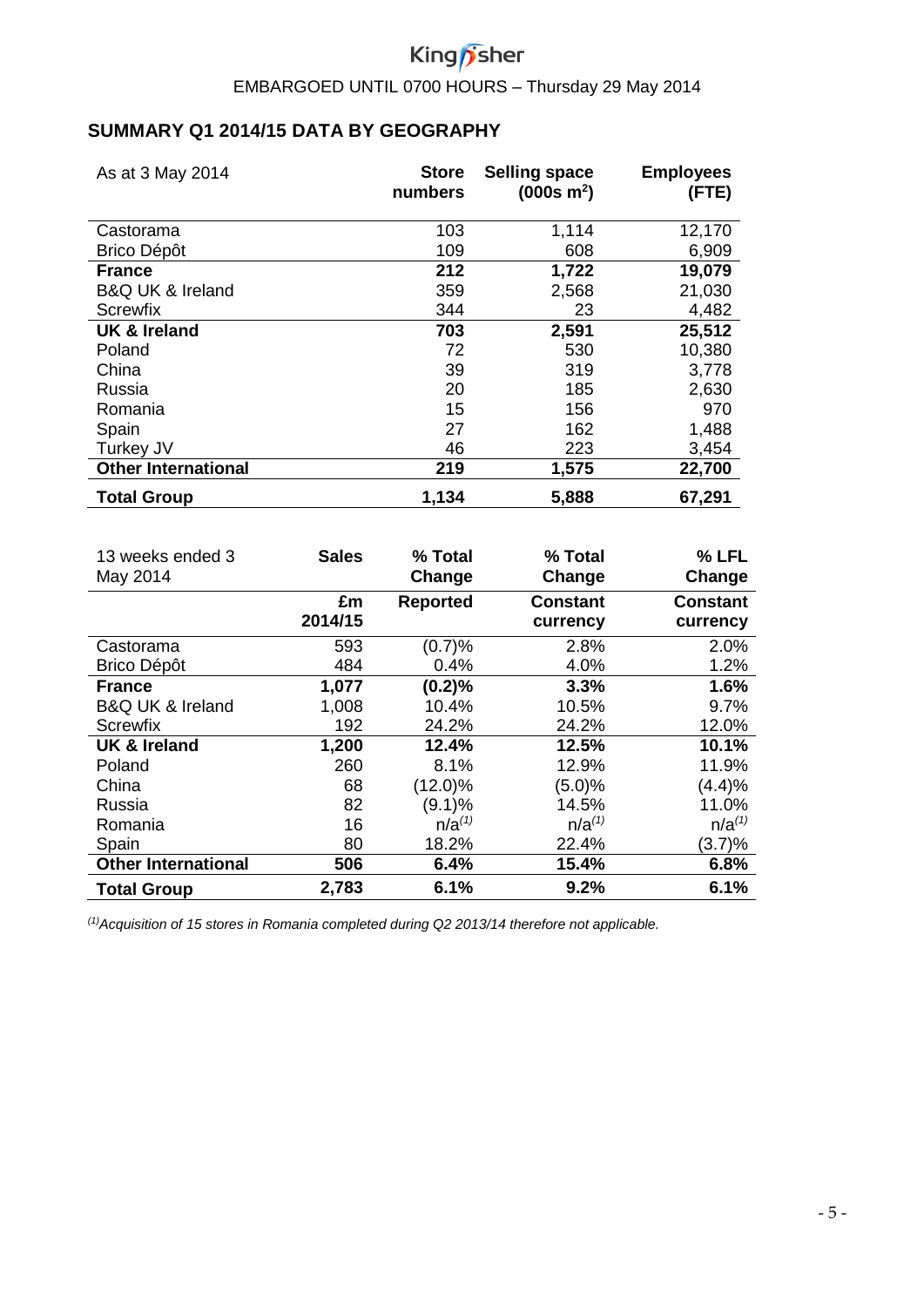# King<sub>/Sher</sub>

# EMBARGOED UNTIL 0700 HOURS – Thursday 29 May 2014

| 13 weeks ended 3<br>May 2014       | Retail<br><b>Profit</b> | % Total<br>Change | % Total<br>Change | <b>Operating</b><br><b>Margin</b><br>% | Operating<br><b>Margin</b><br>℅ |
|------------------------------------|-------------------------|-------------------|-------------------|----------------------------------------|---------------------------------|
|                                    | £m                      | <b>Reported</b>   | <b>Constant</b>   |                                        |                                 |
|                                    | 2014/15                 |                   | currency          | 2014/15                                | 2013/14                         |
| <b>France</b>                      | 70                      | 6.0%              | 9.8%              | 6.5%                                   | 6.1%                            |
| <b>UK &amp; Ireland</b>            | 68                      | 35.4%             | 35.2%             | 5.6%                                   | 4.7%                            |
| Poland                             | 19                      | 32.1%             | 38.0%             | 7.1%                                   | 5.8%                            |
| China                              | (7)                     | 7.0%              | (0.4)%            | $(10.5)\%$                             | $(9.1)\%$                       |
| Russia                             | (3)                     | 11.6%             | $(11.4)\%$        | (3.9)%                                 | (4.4)%                          |
| Romania                            | (4)                     | $n/a^{(1)}$       | $n/a^{(1)}$       | $(26.4)\%$                             | $n/a^{(1)}$                     |
| Spain                              |                         | n/a               | n/a               | 0.1%                                   |                                 |
| Turkey JV                          |                         | n/a               | n/a               | $n/a^{(2)}$                            | $n/a^{(2)}$                     |
| Development costs                  | (1)                     | n/a               | n/a               | n/a                                    | n/a                             |
| Other International <sup>(3)</sup> | 4                       | 25.5%             | <b>Flat</b>       | 0.7%                                   | 0.6%                            |
| Total Group $^{(3)}$               | 142                     | 18.8%             | 20.3%             | 5.1%                                   | 4.5%                            |

*(1)Acquisition of 15 stores in Romania completed during Q2 2013/14 therefore not applicable.*

*(2) Joint Venture (Koçtaş JV) sales are not consolidated therefore not applicable.*

*(3) Excludes Hornbach contribution to retail profit, in both the current and prior years, following its disposal in March 2014.*

#### **Average FX rates vs £ Sterling**

|                       | 2014/15 | 2013/14     |
|-----------------------|---------|-------------|
| Euro                  | 1.21    | 1.17        |
| Polish Zloty          | 5.06    | 4.85        |
| Chinese Renminbi      | 10.26   | 9.50        |
| <b>Russian Rouble</b> | 59.43   | 47.14       |
| Romanian Leu          | 5.41    | $n/a^{(1)}$ |
| <b>Turkish Lira</b>   | 3.63    | 2.75        |

*(1)Acquisition of 15 stores in Romania completed during Q2 2013/14 therefore not applicable.*

Data tables for Q1 are available for download in excel format at [http://www.kingfisher.com/index.asp?pageid=59.](http://www.kingfisher.com/index.asp?pageid=59)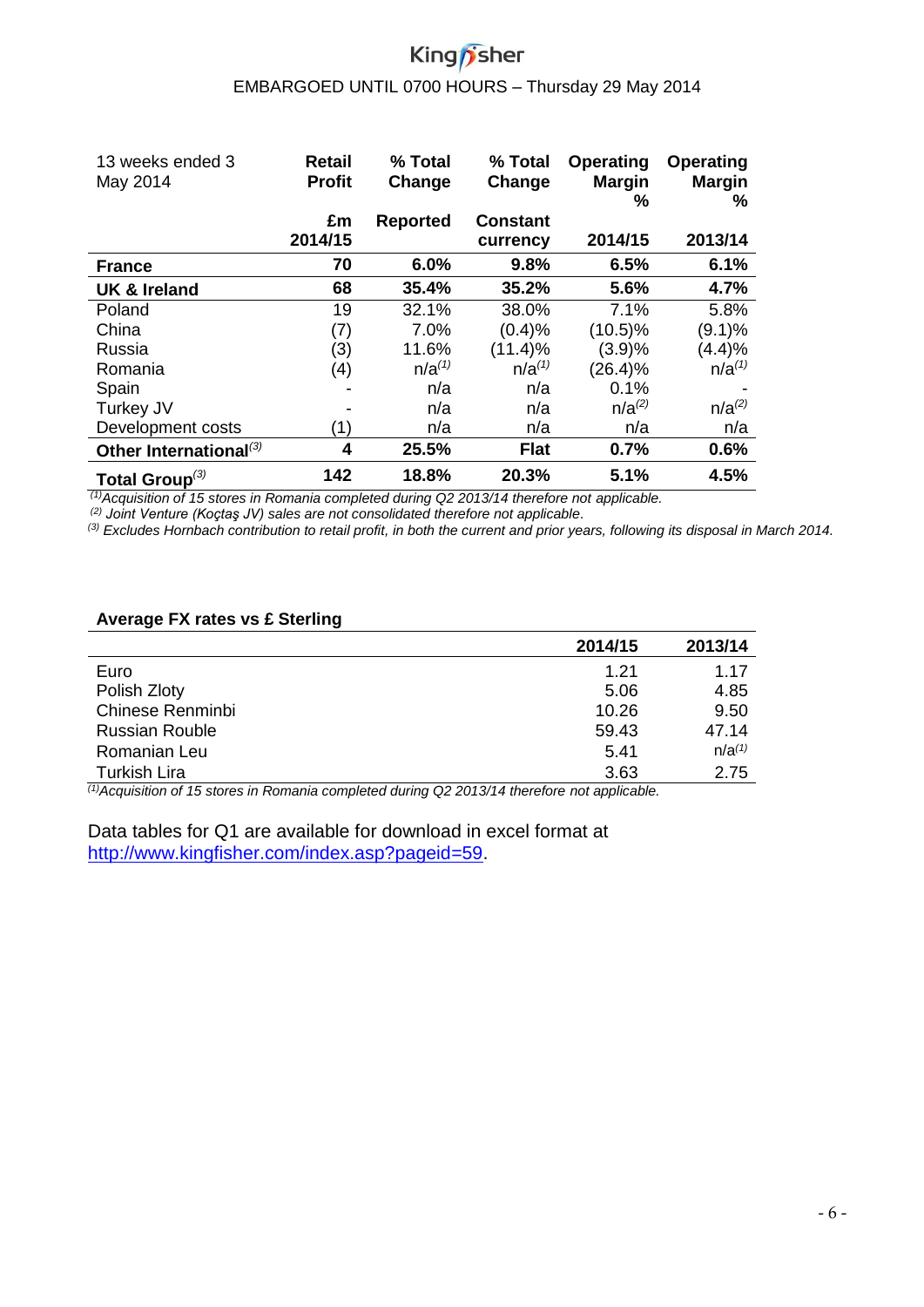#### EMBARGOED UNTIL 0700 HOURS – Thursday 29 May 2014

#### **CREATING THE LEADER**

Progress continued with the next phase of our medium term development under the following eight steps:

#### **EASIER**

- 1. Making it easier for our customers to improve their home
- 2. Giving our customers more ways to shop

#### **COMMON**

- 3. Building innovative common brands
- 4. Driving efficiency and effectiveness everywhere

#### **EXPAND**

- 5. Growing our presence in existing markets
- 6. Expanding in new and developing markets

#### **ONE TEAM**

- 7. Developing leaders and connecting people
- 8. Sustainability: becoming 'Net Positive'

Further details on progress will be given with the interim results for the half year ended 2 August 2014.

#### **SPECIAL DIVIDEND**

The special dividend of 4.2p per share will be paid on 25 July 2014 to shareholders on the register at close of business on 27 June 2014. A dividend reinvestment plan (DRIP) is available to shareholders who would prefer to invest their dividends in the shares of the Company. The shares will go ex-dividend on 25 June 2014. For those shareholders electing to receive the DRIP the last date for receipt of electing is 4 July 2014.

#### **FINANCIAL POSITION**

No material events or transactions impacting the Group's strong financial position have taken place since the previously announced audited balance sheet as at 1 February 2014.

#### **COMPANY PROFILE**

**Kingfisher plc** is Europe's leading home improvement retail group and the third largest in the world, with 1,134 stores in nine countries in Europe and Asia. Its main retail brands are B&Q, Castorama, Brico Dépôt and Screwfix. Kingfisher also operates the Koçtaş brand, a 50% joint venture in Turkey with the Koç Group.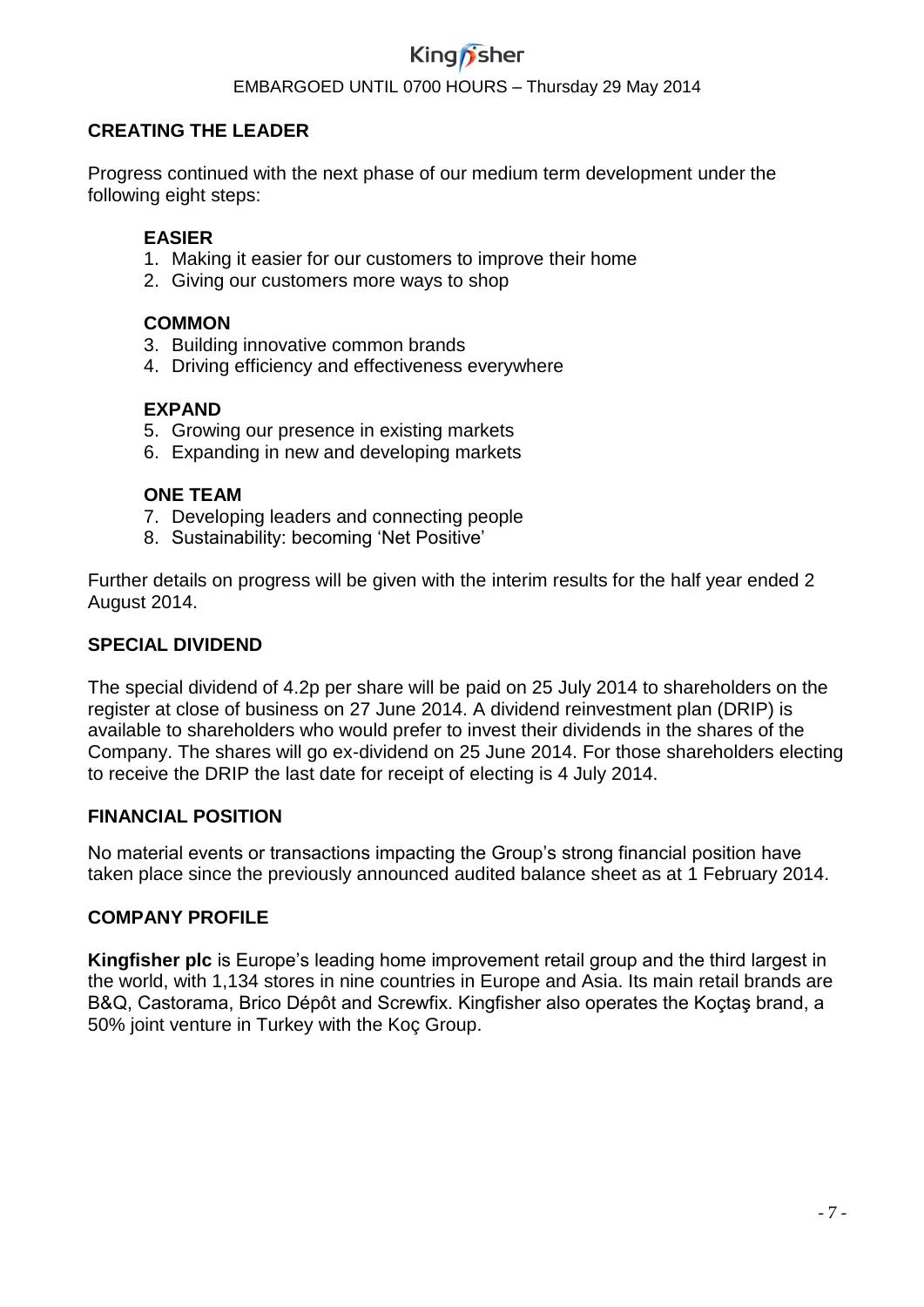# King *f*sher EMBARGOED UNTIL 0700 HOURS – Thursday 29 May 2014

#### **ENQUIRIES:**

| Ian Harding, Group Communications Director | 020 7644 1029 |
|--------------------------------------------|---------------|
| Sarah Levy, Director of Investor Relations | 020 7644 1032 |
| Nigel Cope, Head of Media Relations        | 020 7644 1030 |
| Matt Duffy, Investor Relations Manager     | 020 7644 1082 |
| Clare Feast, Media Relations Manager       | 020 7644 1286 |
| <b>Brunswick</b>                           | 020 7404 5959 |

Further copies of this announcement can be downloaded from [www.kingfisher.com](http://www.kingfisher.com/) or viewed on the Kingfisher IR iPad App available for free at the Apple App store. We can also be followed on twitter @kingfisherplc with the Q1 results tag #KGFQ1.

Kingfisher American Depository Receipts are traded in the US on the OTCQX platform: (OTCQX: KGFHY) http://www.otcmarkets.com/stock/KGFHY/quote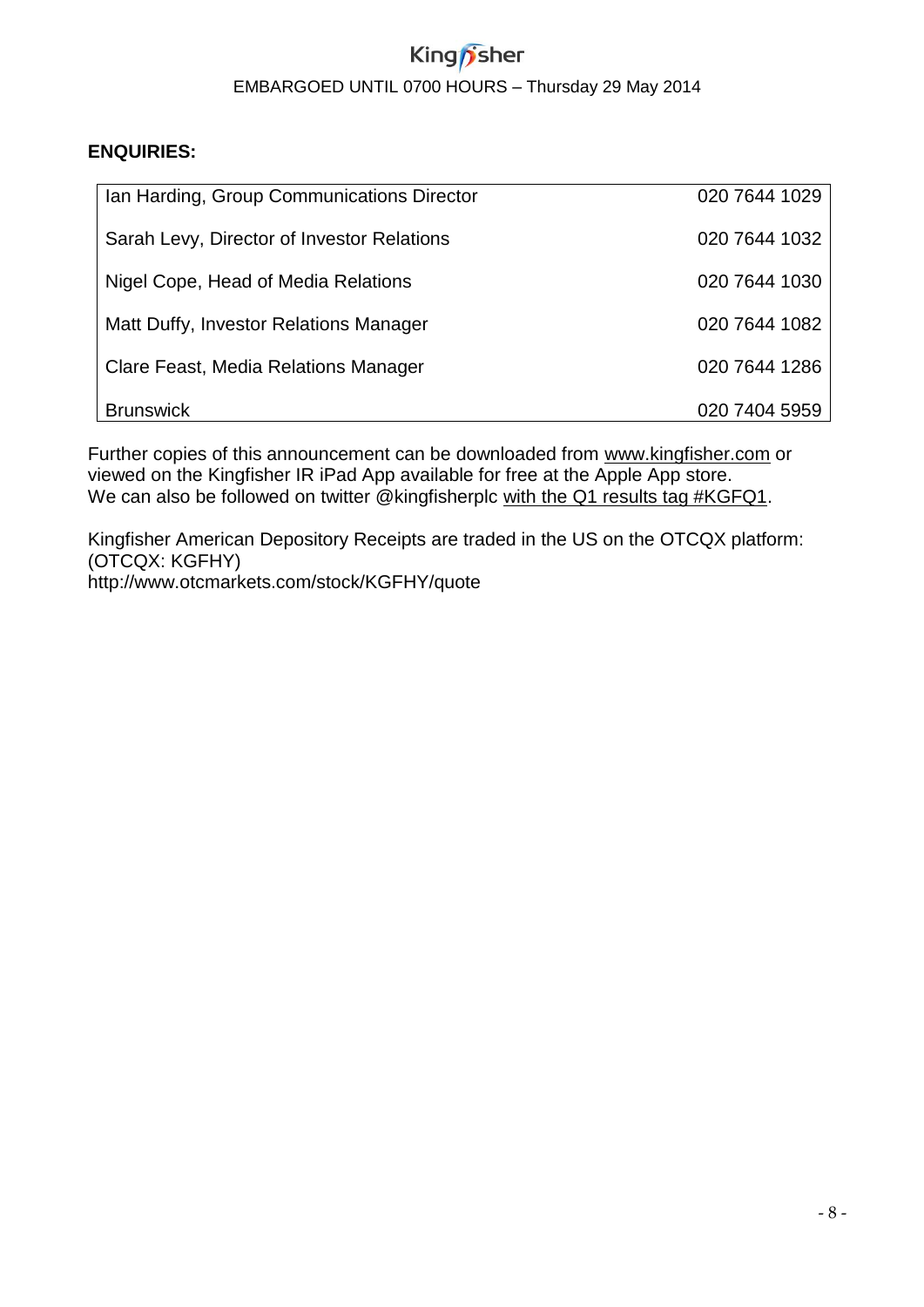#### EMBARGOED UNTIL 0700 HOURS – Thursday 29 May 2014

#### **GLOSSARY (terms are listed in alphabetical order)**

**Banque de France** data for the three months to April 2014 was around +3.0% and includes relocated and extended stores.

**Cash gross profit/cash margin** equates to sales multiplied by the gross margin % rate.

#### **Chinese property market**

New property transaction sales down 19% for the 3 months to April 2014 compared to the same period last year for 17 cities in which B&Q China operates, according to the China Real Estate Exchange.

**Development costs** of new country entries into Germany with Screwfix and Portugal with Brico Dépôt.

**France** consists of Castorama France and Brico Dépôt France.

**LFL** stands for like-for-like sales growth which represents the constant currency, year-onyear sales growth for stores that have been open for more than a year. This growth rate is compounded when calculating a cumulative 2 year LFL.

**Other International** consists of China, Poland, Romania, Russia, Spain, Portugal, Germany and Turkey (Koçtaş JV).

**Retail profit** is operating profit stated before central costs, exceptional items, amortisation of acquisition intangibles and the Group's share of interest and tax of JVs and associates. 2013/14 Group and Other International retail profit comparatives restated to exclude the Hornbach contribution to retail profit (Q1 2013/14: £5 million loss), following the disposal of the Group's 21% interest in Hornbach in March 2014.

#### **Sales**

Group sales excluding Joint Venture (Koçtaş JV) sales.

#### **TradePoint**

B&Q UK & Ireland's 'trade-only' offer.

**UK & Ireland** consists of B&Q in the UK & Ireland and Screwfix in the UK.